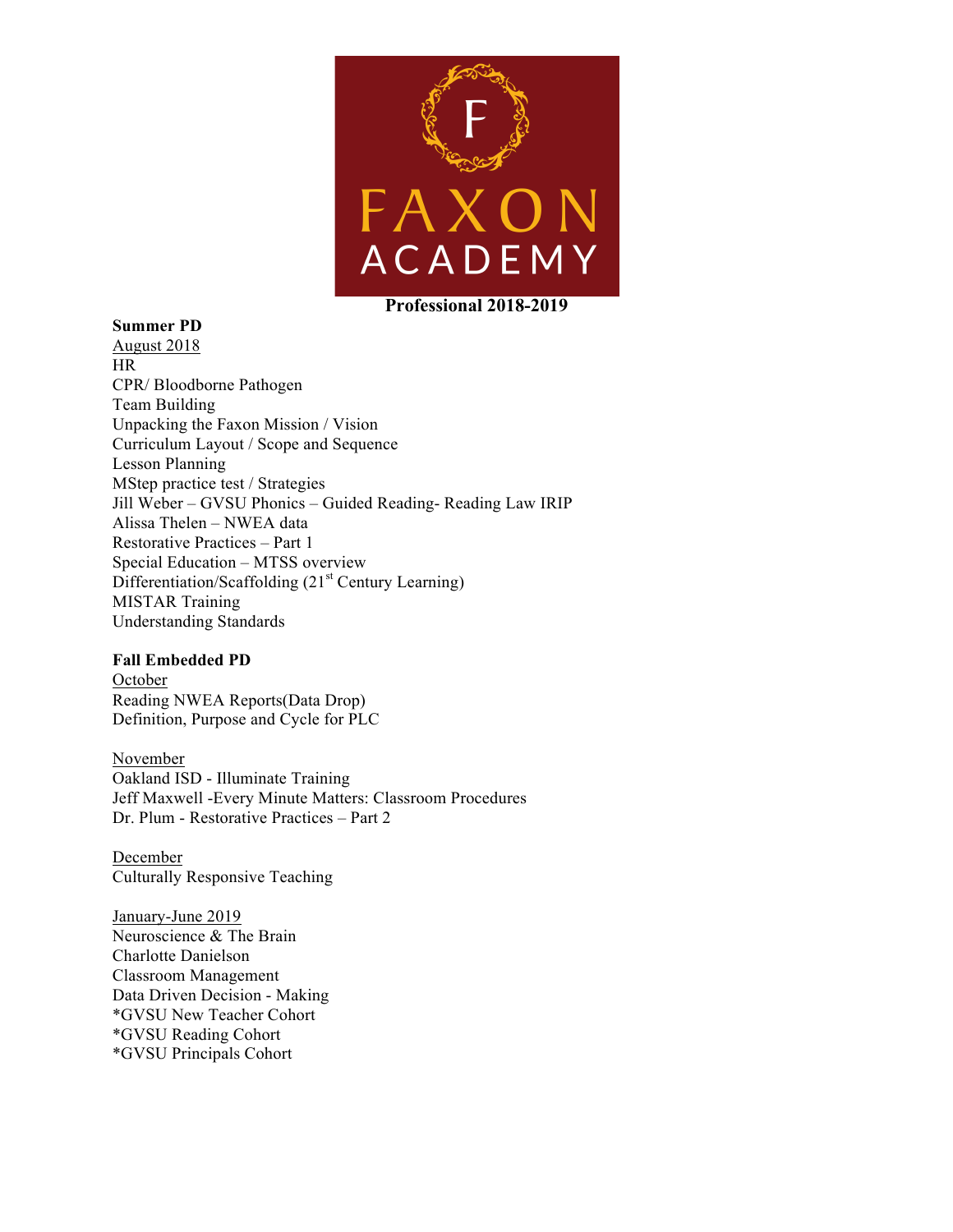

Summer 2019 Instructional Practices Mandated Reporting / Special Education Compliance (Concussion/Bloodborne/CPR) Year At A Glance (YAAG)

September 2019 NWEA SIP Global Scholars

October 2019 DRA Testing Teacher Evaluation Tool Trauma Informed Practice Global Scholars

November 2019 Pacing Guides Childhood Trauma SIP Global Scholars MSTEP: How to understand proficiency

December 2019 Seven Habits of a Highly Successful Life Global Scholars \*SVSU New Teacher Cohort \*SVSU Principals Cohort

January-June 2020 Book Study: Teach Like a Champion Zoom Training Discovery Learning